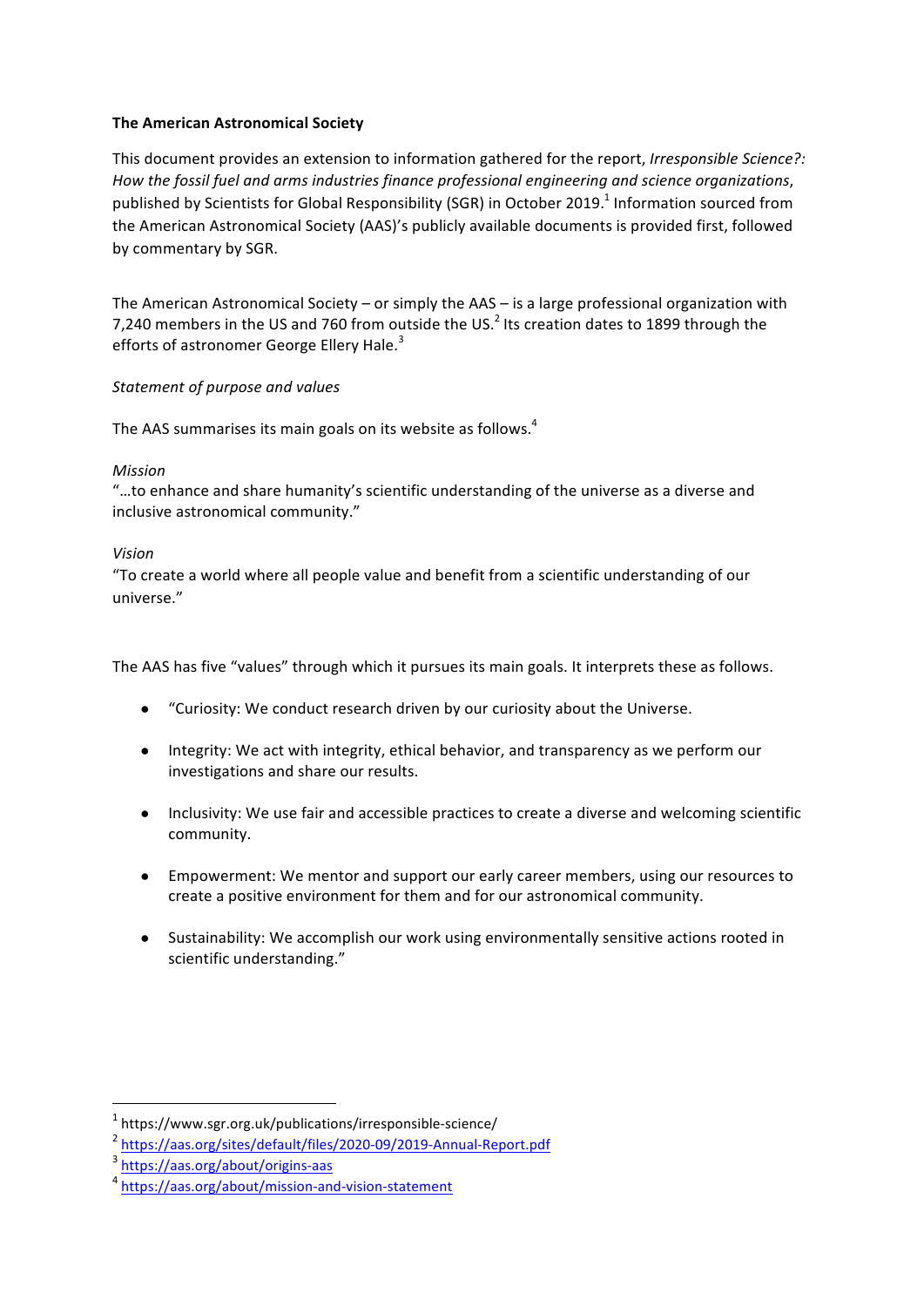#### **Investments**

According to its Form 990 tax return information obtained via ProPublica, in December 2019 the AAS held \$14.5m in publicly traded securities.<sup>5</sup> We were unable to obtain further details about these investments. 

### **Investment policy**

The AAS does not appear to hold an ethical investment policy.

### **Transparency**

The AAS does not publicly disclose where it holds any of its \$14.5m in investments, giving it zero transparency.

#### **Corporate Patrons**

The AAS does not appear to have any corporate patrons from the fossil fuel industry.<sup>6</sup> In the organization's 2019 annual report, one company involved in arms manufacturing, Ball Technologies, was listed as an 'institutional sponsor'.<sup>7</sup>

While this does not directly indicate that the AAS holds direct or indirect investments in fossil fuels, it is concerning that the organization is willing to accept financial support from companies involved in industries many consider unethical.

#### **Education programmes and grants**

The AAS does not appear to accept corporate sponsorship for its education programmes and grants.

#### Events sponsorship

The AAS does not have any events sponsored by fossil fuel corporations.

As mentioned above, however, a number of companies involved in the arms industry, including Northrop Grumman $^8$ , Ball Technologies $^9$  and L3Harris $^{\text{10}}$ , do sponsor AAS events.

# **Environmental policy**

The AAS has made steps towards being sustainable as an organization, including moving to a building that is rated "Silver" by the US Green Building Council's LEED certification.<sup>11</sup>

# **Other relevant information**

<sup>5</sup> https://projects.propublica.org/nonprofits/organizations/210735173/202033189349305653/full

<sup>6</sup> https://aas.org/join/corporate-members

<sup>7</sup> https://www.agu.org/-/media/Files/AGU\_Organizational\_Support\_Policy\_Updated\_June\_2020.pdf

<sup>8</sup> https://aas.org/meetings/aas237/exhibits-sponsors; Northrop Grumman is in the Top 5 of global military sales (https://people.defensenews.com/top-100/) and involved in US nuclear weapons

<sup>(</sup>https://www.dontbankonthebomb.com/nwproducers/)

<sup>9</sup> https://aas.org/meetings/aas237/exhibits-sponsors

<sup>&</sup>lt;sup>10</sup> https://aas.org/meetings/aas235/exhibiting-sponsorship/exhibit-sponsors; L3Harris is in the Top 10 of global

military sales and is involved in US nuclear weapons (https://www.dontbankonthebomb.com/nwproducers/)

<sup>&</sup>lt;sup>11</sup> https://aas.org/posts/news/2016/05/aas-executive-office-moving; https://www.usgbc.org/leed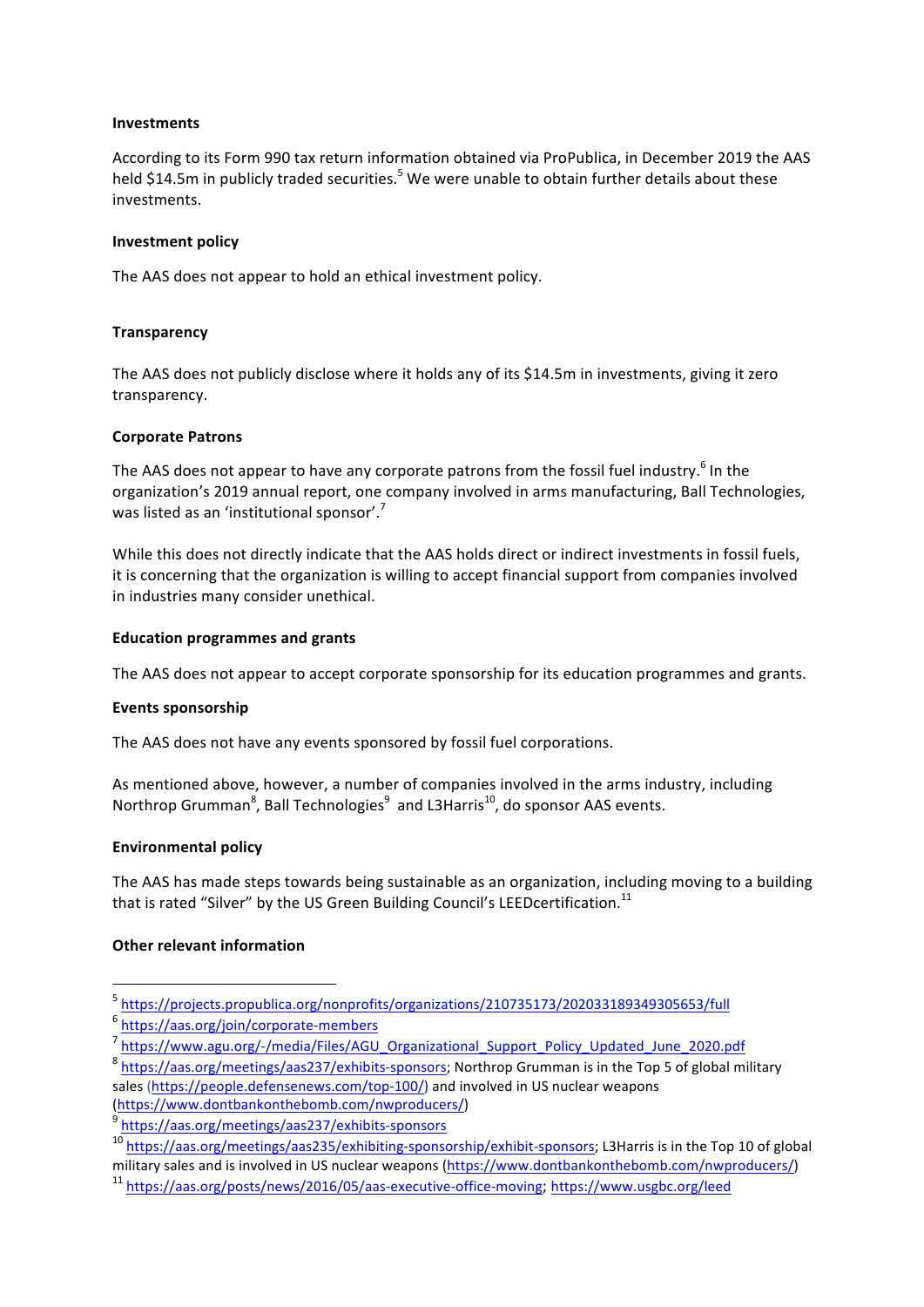AAS has a Sustainability Committee to achieve the following: $^{12}$ 

*"To review and recommend plans to reduce the carbon footprint of AAS activities.*

To help AAS members be more knowledgeable about the causes and consequences of climate *change.*

To help AAS members be better advocates for solutions to climate change."

In 2017 the committee set up a carbon offset program for those travelling to AAS meetings.<sup>13</sup> The AAS has not reported on any further sustainability actions since this date.<sup>14</sup>

In the AAS "Strategic Plan 2021-26", the organization states that it will do the following:

*"Charge a task force to identify the Paris Agreement goals the Society can address and implement measures to meet them.*"<sup>15</sup>

In 2012, the AAS endorsed the AGU's "Statement on Climate Change".<sup>16</sup> This endorsement is summarised in the following statement:

"The AAS joins the AGU in calling for continued peer-reviewed climate research to inform climaterelated policy decisions, to provide a basis for mitigating the harmful effects of global change, and to *help* communities adapt and become resilient to extreme climatic events."<sup>17</sup>

The AAS Sustainability Committee has also put together a page of resources on climate change.<sup>18</sup>

# **SGR** comments

SGR acknowledges that the AAS has made some effort to improve its sustainability and has acknowledged the importance of environmental awareness by establishing its own Sustainability Committee. 

SGR has continuing concerns, however, on the following aspects.

# *Transparency*

The AAS has very low transparency on its company investments, with there being no public information available on where the \$14.5m highlighted in the company's 990 form for 2019 is held. It is, therefore, impossible to ascertain the extent to which the AAS is conducting its investments in a manner that complies with the spirit of its "Strategic Plan: 2021-26" which emphasises the importance of meeting the goals set out in the Paris Climate Agreement. Without this information, the AAS's stated ambition of climate action cannot be verified in its financial actions.

Given that many members of the public are deeply concerned about climate change and that those with a background in astronomy have a role to play in measuring the effects of climate change, any

<sup>12</sup> https://aas.org/comms/sustainability-committee

<sup>13</sup> https://aas.org/posts/news/2017/04/aas-sustainability-committee-carbon-offset-program-update

<sup>14</sup> https://aas.org/subjects/sustainability

<sup>15</sup> https://aas.org/sites/default/files/2021-07/AAS-Strategic-Plan-2021-26.pdf

<sup>16</sup> http://sciencepolicy.agu.org/files/2013/07/AGU-Climate-Change-Position-Statement\_August-2013.pdf

<sup>17</sup> https://aas.org/about/governance/society-resolutions#climate

<sup>18</sup> https://aas.org/comms/sustainability-committee/resources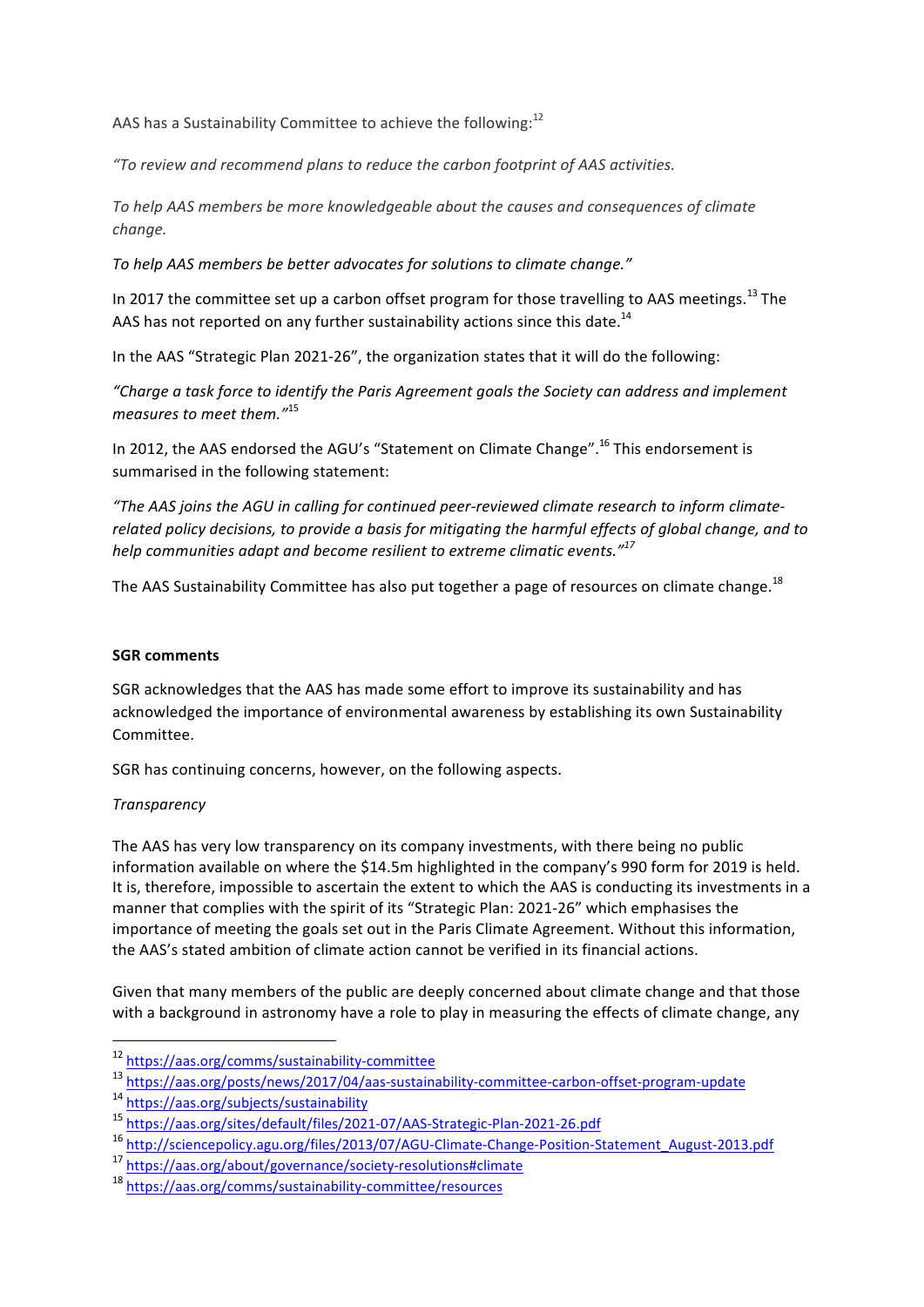investment by the AAS in fossil fuel companies would be concerning. Furthermore, there is significant public concern about investments in arms corporations.

Without full transparency regarding the AAS's investments or the public availability of an AAS ethical investment policy, it is impossible to rule out that the AAS is investing in fossil fuel or arms companies, either directly or indirectly through alternative investment funds. Given the current state of the investment market, unless an organization actively makes efforts to exclude fossil fuel or arms companies the chances are that it is investing in them. Within the AAS's Strategic Plan for 2021-2026, the company states that improving "transparency and efficiency within the AAS" is one of its five strategic priorities. Despite this goal, there is very little transparency in AAS investments.

# *Financial links to fossil fuel corporations*

SGR has concerns about investments in and financial ties to fossil fuel companies by professional science and engineering organizations for these reasons:

- Professional science and engineering organizations have considerable influence with politicians and the public and it's crucial that they put in place robust science-based targets and plans that are compatible with the goals of the Paris Agreement - and end lobbying behaviour that could undermine it;
- As the UK Health Alliance on Climate Change puts it, "engaging with companies whose business model relies on fuel extraction is of limited use—only divestment will stop extraction".<sup>19</sup> Worldwide, according to the Alliance, over 1,000 organizations with £7 trillion assets have committed to divesting from fossil fuels and instead investing in climate solutions.<sup>20</sup> Research indicates that divestment reduces the price of fossil fuel shares. According to a team at the University of Waterloo in Canada, "lower share prices increase the costs of capital for the fossil fuel industry, which in turn decreases their ability to explore new resources and exploit proven resources".<sup>21</sup> The greater the likelihood of these fossil fuel resources staying in the ground, the more likely we are to meet the international climate change targets agreed under the Paris Agreement in order to prevent potentially catastrophic climate change;
- In order to keep to the below  $2^{\circ}$ Carget, only one-fifth of known fossil fuel reserves can be burned, putting these assets at risk of becoming stranded. The fraction is even smaller when considering how to meet the  $1.5^{\circ}$ Carget. According to the UK Health Alliance on Climate Change, fossil fuels are an increasingly risky investment and fossil fuel free indexes equalled or outperformed unsustainable alternatives for 5-10 years. "Divestment announcements by prominent investors signal financial risks to the market, which in turn depress share prices," say the University of Waterloo researchers. "Therefore, divestment announcements can have a measurable impact on the fossil fuel industry." Shell said in 2018 that divestment had become a material risk to its business.<sup>22</sup> In 2020 fund manager CCLA, which invests on behalf of charities including Church of England dioceses, dropped its investments in oil giants Shell and Total for financial reasons.<sup>23</sup> On January 27<sup>th</sup> 2021, ratings agency S&P warned 13 oil and gas companies, including Royal Dutch Shell and Total, that it is considering downgrading

<sup>19</sup> http://ukhealthalliance.org/divestment

<sup>20</sup> https://www.divestinvest.org/11-trillion-counting-divestinvest/

<sup>21</sup> https://theconversation.com/how-divesting-of-fossil-fuels-could-help-save-the-planet-88147

<sup>&</sup>lt;sup>22</sup> https://www.theguardian.com/commentisfree/2019/oct/13/divestment-bank-european-investment-fossilfuels

 $\frac{23}{12}$  https://www.divestinvest.org/church-of-england-fund-drops-remaining-fossil-fuel-investments/